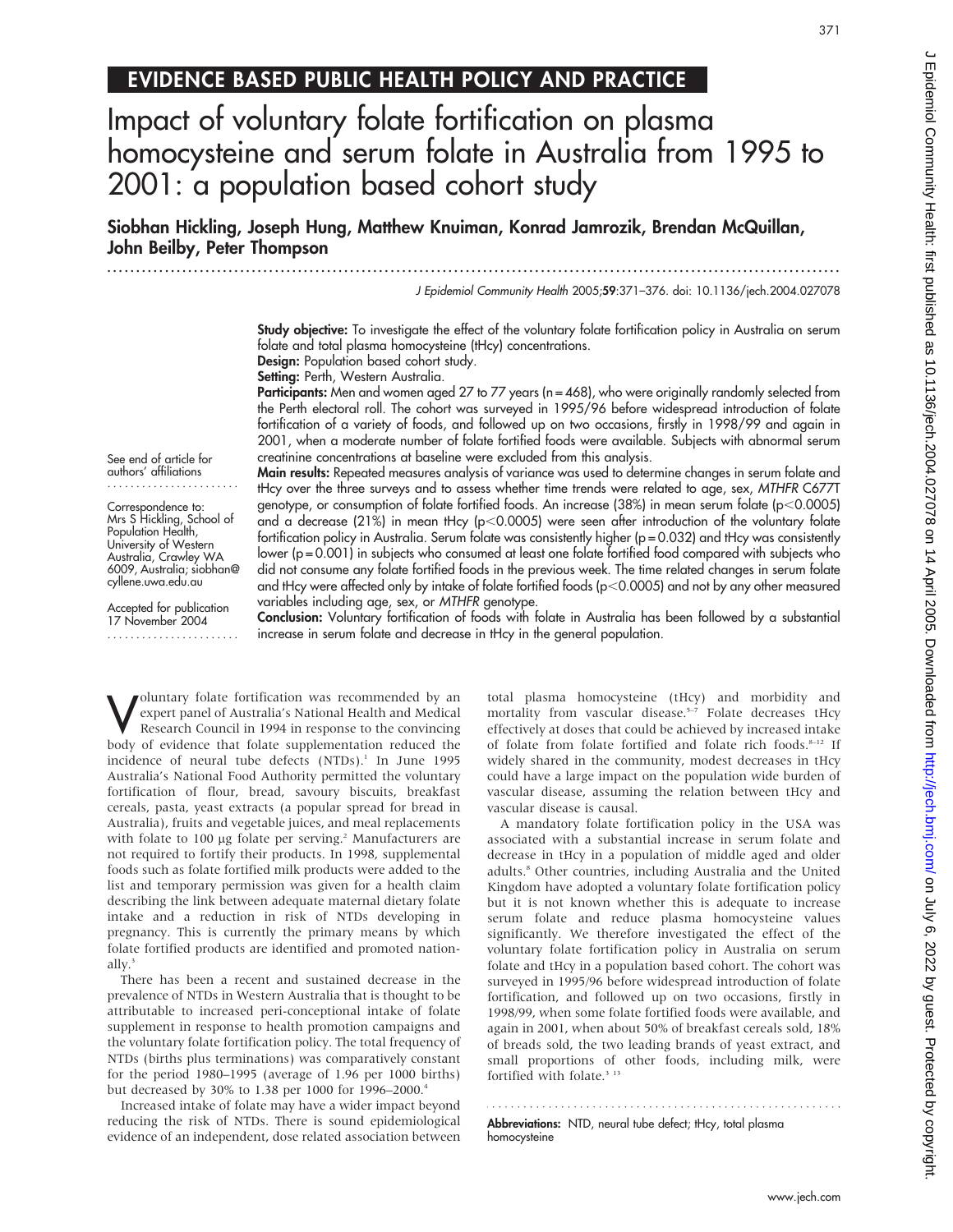Table 1 Serial changes in serum folate and total plasma homocysteine concentrations after voluntary folate fortification in Australia in a population based cohort

| Variable                                             | <b>Baseline</b> | Follow up 1 | Compared with<br>baseline* | Follow up 2 | Compared with<br>follow up 1* | Trend over time |
|------------------------------------------------------|-----------------|-------------|----------------------------|-------------|-------------------------------|-----------------|
| Serum folate $(\mu q / I)$ (SD)                      | 7.4(4.5)        | 9.8(5.1)    | p<0.0005                   | 10.2(4.5)   | $p = 0.124$                   | p<0.0005        |
| Serum folate $<$ 6 $\mu$ g/l                         | 39%             | 21%         | p<0.0005                   | 17%         | $P = 0.005$                   | p<0.0005        |
| $Hcy$ ( $\mu$ mol/l) (SD)                            | 11.7(3.6)       | 9.6(3.3)    | p<0.0005                   | 9.3(3.7)    | $p = 0.004$                   | p<0.0005        |
| tHcy $>13 \mu$ mol/l                                 | 29%             | 11%         | p<0.0005                   | 10%         | $P = 0.755$                   | p<0.0005        |
| Pearson correlation between serum<br>folate and tHcy | $r = -0.26$     | $r = -0.32$ |                            | $r = -0.31$ |                               |                 |
| % Use of folate supplements                          | 15.4            | 10.7        | $p = 0.020$                | 20.7        | p<0.0005                      | p<0.0005        |

### METHODS

#### Participants and study design

The participants were men and women aged 27 to 77 years from Perth, the capital city in Western Australia. Subjects were originally recruited for the 1989 Australian National Heart Foundation Perth risk factor prevalence survey.<sup>14</sup> This was a stratified random survey of 2000 people drawn from the electoral roll for Perth. Enrolment to vote is compulsory for Australian citizens. Repeat electoral roll and death record matching in May 1995 established a current address for 1807 living subjects, and of these 1111 (61%) agreed to take part in the carotid ultrasound disease assessment study (CUDAS) between June 1995 and December 1996.<sup>15</sup> Subjects were followed up on two occasions, firstly between September 1998 and December 1999, and again from October to December 2001. Subjects with abnormal serum creatinine ( $>120$  µmol/l men,  $>100$  µmol/l women) concentrations at baseline were considered likely to have chronic renal disease and were excluded from this analysis. Data presented here are for 468 subjects who participated in all three surveys.

#### Ethical issues

The human research ethics committee at the University of Western Australia approved the study. Informed consent was obtained from all participants.

#### Biochemical analyses

At each survey venous blood samples were collected from all participants after an overnight fast. Plasma and serum were separated by centrifugation shortly after venipuncture and transported to the laboratory in ice cooled containers. Total plasma homocysteine concentration was determined by high performance liquid chromatography using the method of Araki and Sako.16 As there is no definition of ''high'' tHcy concentration we used the often used threshold of  $>$ 13  $\mu$ mol/ l, which approximately defines the top quartile of tHcy in our population.15 Serum folate was determined by immunoassay using an ACS:180 (Bayer Diagnostics) in the first two surveys. In the final survey serum folate was determined by immunoassay using a DPC Immulite 2000 as the ACS:180 method was no longer available. A random subset of samples  $(n = 98)$  from the first two surveys were re-measured via the DPC Immulite 2000 method. Results from the two methods agreed well with analysis yielding the following regression equation:  $y \left( ACS:180 \right) = 0.98x \left( DPC \right)$  Immulite 2000) +1.444  $\mu$ g/l;  $r = 0.95$ ; p<0.0005. This calibration equation enabled comparison of results across all three surveys. A serum folate of  $<6$  µg/l was defined as "low".<sup>17</sup> DNA was extracted by the salt phenol chloroform method from the cells of the buffy coat. Methylenetetrahydrofolate reductase MTHFR C677T genotype was determined by Hinfl digestion of the PCR products.<sup>18</sup>

# Dietary and lifestyle assessment

Dietary intakes of naturally occurring folate, vitamin B6, and vitamin B12 were estimated at baseline (1995/96) and follow up 1 (1998/99) by a self administered semi-quantitative food frequency questionnaire.<sup>19 20</sup> At follow up 2 (Dec 2001) dietary intake of folate was estimated using a previously validated rapid dietary assessment tool that collected information on the use of the types and brand of foods that may be fortified with folate.<sup>21</sup>

# Statisitical analyses

Pearson's correlation was used to determine the relation between serum folate and tHcy. Paired sample t tests were used to determine if there was a difference in mean tHcy, serum folate, and dietary intake of naturally occurring folate, vitamin B6, and vitamin B12 between surveys. Repeated measures analysis of variance was used to determine if there were changes in serum folate and tHcy over the three surveys and (via interaction terms) whether time trends were related to age, sex, MTHFR genotype, or consumption of folate fortified foods. Frequencies of categorical variables were compared using McNemar's test and Cochran's Q test. We used logistic regression to explore associations between use of folate fortified foods and age, sex, use of folate supplements, smoking, and socioeconomic status as estimated from the SEIFA index,<sup>22</sup> and adopted a two tailed  $\alpha$  0.05 as showing significance.

# RESULTS

# Study population

The study population consisted of 219 women and 249 men, ranging in age at baseline from 27 to 77 years, with a mean age of 53 years. They were a sub-cohort of the overall CUDAS general population, whose clinical characteristics have been described previously.<sup>15</sup>

# Serum folate and total plasma homocysteine

Table 1 shows the folate and tHcy data at baseline and follow up visits. The Pearson correlation coefficient  $(r)$  for serum folate and tHcy was consistent across the surveys at about  $-0.3$  (p $< 0.0005$ ). Repeated measures analysis showed an increase  $(38%)$  in mean serum folate  $(p<0.0005)$  and a decrease (21%) in mean tHcy ( $p$ <0.0005) after introduction of the voluntary folate fortification policy in Australia (table 1). The percentage of subjects with low serum folate  $(<$ 6 µg/l) decreased from 39% at baseline to 17% at follow up 2 ( $p$ <0.0005). The percentage of subjects with high tHcy ( $>$ 13  $\mu$ mol/l) decreased from 29% at baseline to 10% at follow up 2 ( $p < 0.0005$ ).

Figure 1 shows the distribution of serum folate concentration at baseline, and follow up visits 1 and 2 for the whole cohort (A) and when the 152 subjects who reported taking folate supplements at any of the surveys are excluded (B).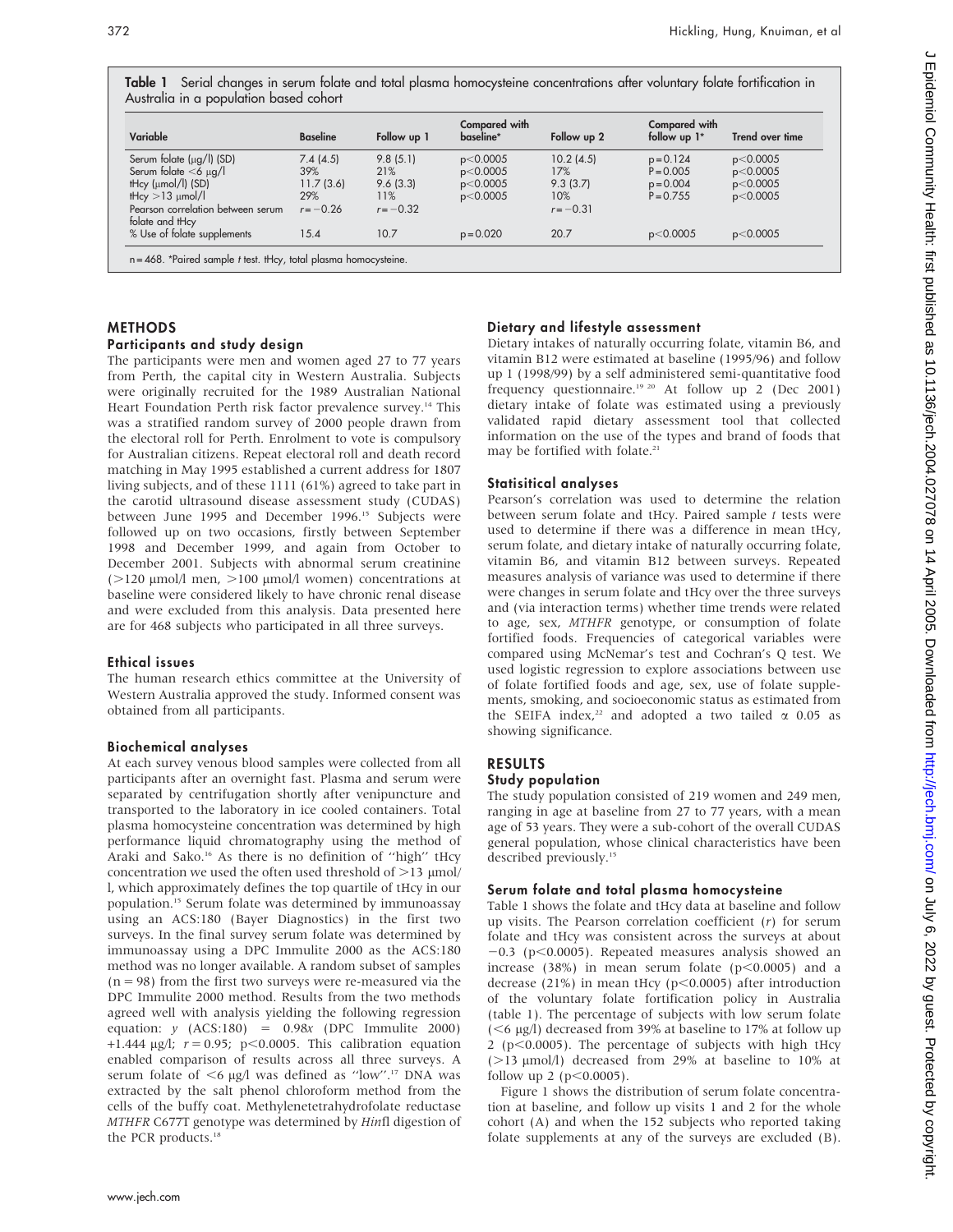

Figure 2 shows similar distributions of tHcy for the whole cohort (A) and for the cohort excluding users of supplements (B). The figures show the clear upward shift in the distribution of serum folate from baseline to the follow up surveys, and the downward shift in tHcy across the whole cohort and for the cohort excluding users of supplements.

The use of dietary supplements containing folate was greater at follow up 2 compared with baseline (table 1). However, we did not determine how long subjects had been using these vitamin supplements and only 13 subjects (2.8%) reported using supplements at all three surveys.

#### Intake of folate fortified foods

The estimated mean dietary folate from naturally occurring sources was about 300 µg/day and did not differ significantly from the baseline survey to follow up 1 (paired sample t test,  $p = 0.65$ ). Similarly, the dietary intake of naturally occurring vitamin B6 and vitamin B12 did not differ significantly from the baseline survey to follow up 1 (paired sample  $t$  test: B6  $p = 0.43$ , B12  $p = 0.99$ ). The estimated dietary intake of folate from fortified sources only at follow up 2 was 65 µg/day. Over half (57%) of the cohort reported consumption of a folate fortified breakfast cereal and 52% reported consumption of a folate fortified yeast extract (for example, Vegemite and Marmite) in the week before the survey. Only 1% of the cohort reported consuming folate fortified bread and 7% of the cohort reported consuming folate fortified milk.

#### Subgroup analyses

There was a consistently higher mean serum folate for women compared with men ( $p = 0.001$ ). Conversely, the tHcy was higher for men than women ( $p<0.0005$ ). The survey by sex interaction was not significant for either serum folate or tHcy.

Mean serum folate was not significantly different for different age groups  $(p = 0.126)$ . However, mean tHcy increased consistently with increasing age ( $p<0.0005$ ). The survey by age interaction was not significant for either serum folate or tHcy.

There was a significant difference in serum folate concentrations across  $MTHFR$  genotypes ( $p = 0.017$ ) with the homozygous subjects (TT—comprising 10% of the cohort) having a consistently lower serum folate than the heterozygotes (CT—comprising 48% of the cohort) or subjects with the wild type gene (CC—comprising 42% of the cohort). However, the MTHFR genotype-time interaction was not significant for serum folate with a comparable increase in mean serum folate among the three genotypes. Similarly, the TT subjects had a consistently higher tHcy than the CT or CC subjects ( $p = 0.021$ ) but had a comparable decrease in mean tHcy concentrations over the survey time. The MTHFR genotype-time interaction was of borderline significance for tHcy ( $p = 0.079$ ).

Serum folate was consistently higher ( $p = 0.032$ ) and tHcy was consistently lower ( $p = 0.001$ ) in subjects who consumed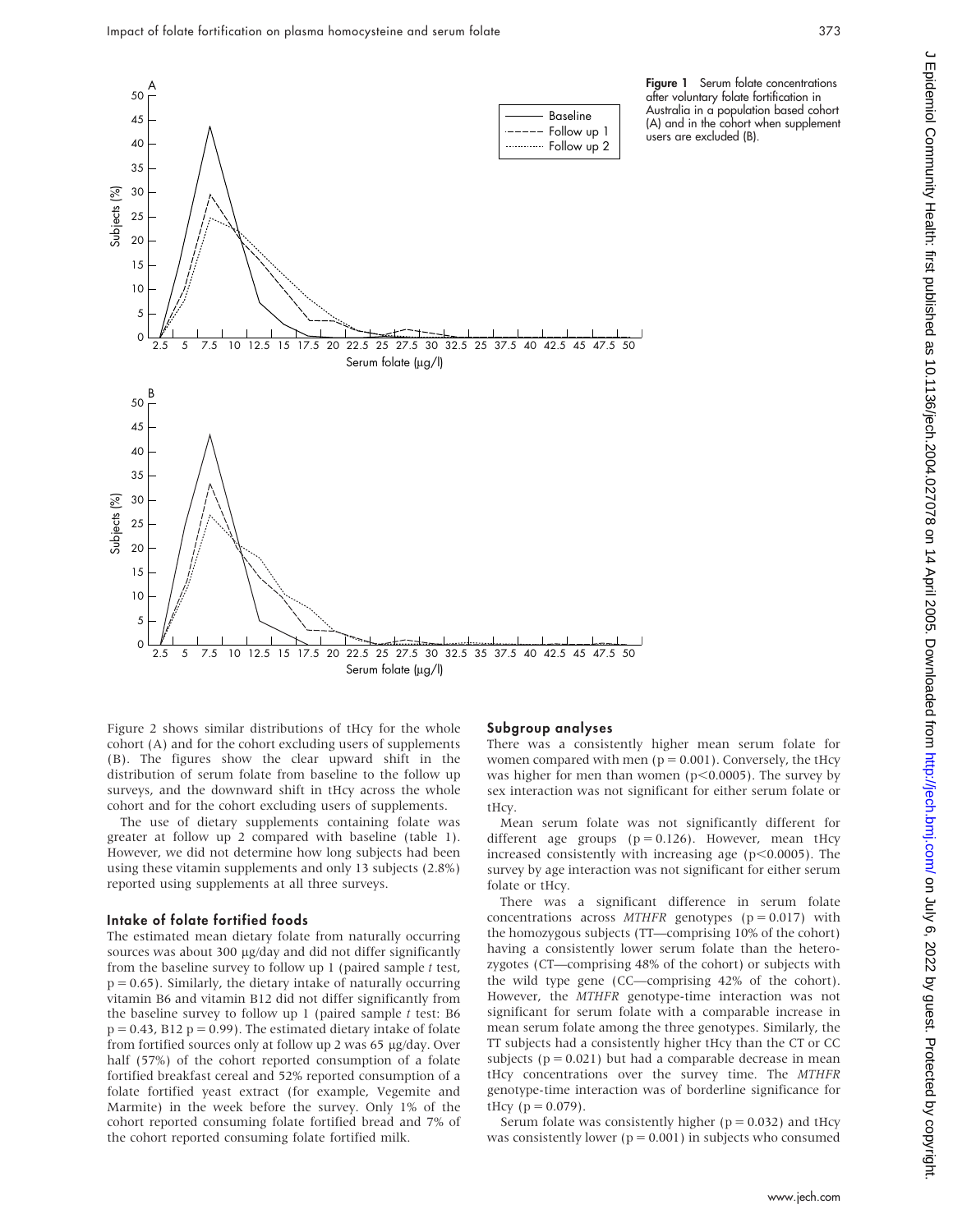

at least one folate fortified food compared with subjects who did not consume folate fortified foods in the previous week. The time by use of folate fortified foods interaction was highly significant for serum folate ( $p$ <0.0005) and tHcy  $(p<0.0005)$ .

# Factors related to the use of folate fortified foods

We explored, by binary logistic regression, the relation between certain demographic, lifestyle, and socioeconomic factors and use of folate fortified foods. None of the variables sex, age, smoking status, use of folate supplements, and socioeconomic status was significantly related to the use of folate fortified foods.

# **DISCUSSION**

Our findings suggest that voluntary fortification of foods with folate in Australia has had a significant beneficial effect on serum folate and tHcy concentrations in the population. In our cohort of 468 men and women, mean serum folate increased significantly, by 38%, and mean tHcy decreased significantly, by 21%, after voluntary fortification was implemented. The proportion of subjects with low serum folate or high tHcy decreased by more than half. As compared with the successful results of mandatory folate fortification policy in the USA,<sup>8</sup> this is the first study, to our knowledge, that has shown that even a voluntary folate fortification policy can be followed by a substantial increase in serum folate and decrease in tHcy in the general population.

# Key points

- The mandatory folate fortification policy in the USA has been followed by increased blood folate concentrations and decreased plasma homocysteine in middle aged and older persons.
- Australia, New Zealand, the United Kingdom, and other European countries currently have a voluntary folate fortification policy, but it is not known whether this is sufficient to increase folate status and reduce plasma homocysteine in the general population.
- N Voluntary fortification of foods with folate in Australia has been followed by a significant increase in serum folate and decrease in plasma homocysteine in this community.
- Assuming a causal relation between plasma homocysteine and vascular disease, the observed changes might eventually translate into reductions in ischaemic heart disease and stroke of 13% and 20% respectively.

The estimated mean dietary intake of folate measured at baseline was similar to that seen in the 1995 Australian national nutrition survey (NNS)<sup>23</sup> and did not differ significantly from the equivalent estimate at follow up 1.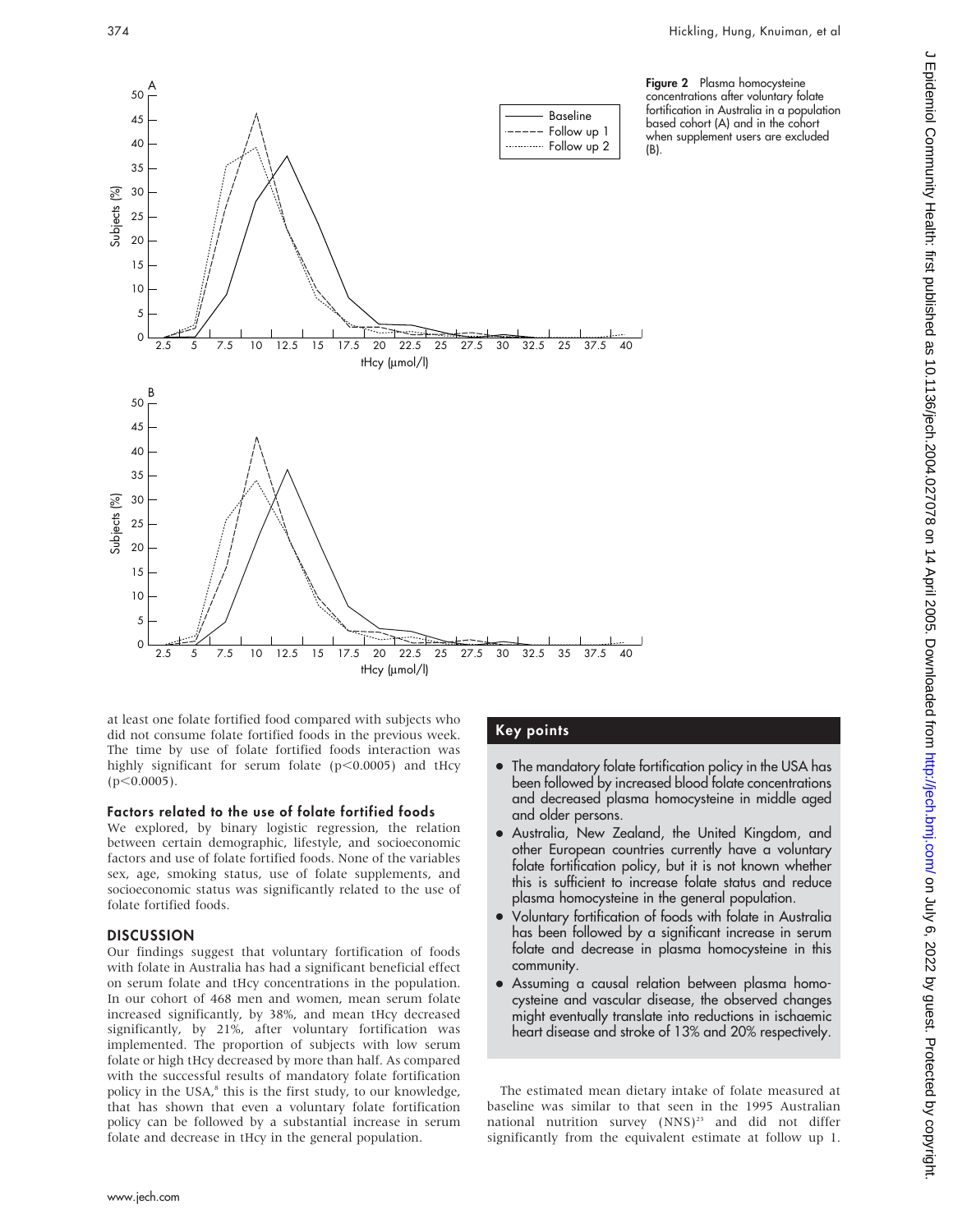No adjustments were made to the nutrient database between our surveys to account for fortification of foods with folate. Thus our data show that there was no significant difference in folate intake from naturally occurring sources and suggest that any change in folate status is the result of folate added to the diet as part of the voluntary fortification policy in Australia. Indeed, subjects who consumed at least one folate fortified food per week had a greater increase in serum folate and a greater decrease in tHcy than subjects who did not use folate fortified foods. It is important to emphasise here that subjects did not identify themselves as users of folate fortified foods; rather they were asked to complete a rapid food frequency questionnaire and to show the type and brand names of the foods they ate. The questionnaire made no reference to folate but captured information that allowed us to identify which subjects were users of folate fortified foods. The time related changes in serum folate and tHcy were related only to intake of folate fortified foods ( $p$ <0.005) and not to age, sex, or MTHFR genotype.

We explored the relation between use of these foods and a number of sociodemographic and lifestyle factors, but none of the factors we examined (age, sex, socioeconomic status, use of folate supplements, and smoking status) was related to the use of folate fortified foods. This suggests that such use is widespread in the community and not restricted to any particular age or socioeconomic group, although it remains possible that other factors that we did not explore may differentiate users of folate fortified food from non-users.

The reported use of dietary supplements containing folate was irregular. While the proportion using supplements at follow up 2 was greater than at baseline only 2.8% reported using supplements at all three surveys. The small number of subjects reporting regular use of supplements may explain why there is little difference in serum folate when the distribution for the entire cohort is compared with the distribution for the cohort with subjects using supplements containing folate at any of the three surveys are removed.

While voluntary folate fortification in Australia came into effect in June 1995, the response by food manufacturers to the new policy has been modest.<sup>13</sup> We found the greatest increase in serum folate and decline in tHcy from baseline to follow up 1, at a time when only some folate fortified foods were available. However, the first foods to be fortified with folate were breakfast cereals and Lawrence et  $al<sup>13</sup>$  reported that in June 1999 (towards the end of follow up 1) 50% of breakfast cereals sold were fortified with folate. Breakfast cereal was the most frequently used folate fortified food in

# Policy implications

- Australia, New Zealand, the United Kingdom, and other European countries currently have a voluntary folate fortification policy.
- This paper shows that the voluntary fortification of foods with folate in Australia has been followed by a significant increase in serum folate and decrease in plasma homocysteine in this community. The increase in serum folate and decrease in tHcy was greater in subjects who consumed at least one folate fortified food per week than subjects who did not use folate fortified foods.
- Only a limited proportion of the permitted foods have been fortified under the voluntary folate fortification policy in Australia. Thus, there is even greater potential to raise serum folate in our population with wider adoption of folate fortification in Australia.

our cohort, which may explain why we observed a greater increase in serum folate and decline in tHcy between baseline and follow up 1 than with between follow up 1 and follow up 2.

The reported increases in serum or plasma folate under a mandatory folate fortification policy in the USA  $(5.4 \text{ µg/l})$ , Canada (3.8  $\mu$ g/l), and Chile (7.2  $\mu$ g/l) are appreciably greater than the measured increase in serum folate under the voluntary folate fortification policy in Australia.<sup>8 24 25</sup> However, the decrease in plasma homocysteine in Australia has been comparable to that reported in the other countries, which may suggest a threshold effect on homocysteine lowering from increased folate intake in the general population. A mandatory folate fortification policy in Australia is currently being considered by Food Standards Australia New Zealand (the bi-national independent statutory authority that develops food standards that apply to all foods produced or imported for sale in Australia and New Zealand). Under the voluntary folate fortification policy this study observed a greater increase in serum folate in users of folate fortified foods. A mandatory policy, which should reach a greater proportion of the population, is likely to result in a wider spread increase in serum folate. It will be interesting to see whether this results in a further decrease in homocysteine concentrations.

A daily supplement of 400 µg folate is reported to achieve maximum lowering of tHcy.12 Dietary modelling based on data from the 1995 NNS predicted that mandatory fortification to 50% of the recommended daily intake of cereals, juice, and yeast extract would result in women aged 15–49 years consuming an additional 250  $\mu$ g of folate per day,<sup>26</sup> with men expected to consume even more. Only a limited proportion of the permitted foods have been fortified under the voluntary folate fortification policy in Australia, and our cohort consumed less than a third of the anticipated mean increase in daily intake of folate from fortified foods predicted from the modelling of mandatory fortification described above. Thus there is even greater potential to raise serum folate in our population with wider adoption of folate fortification in Australia.

Although the cardiovascular benefit of reducing tHcy is unconfirmed, on the basis that the association between tHcy and vascular disease is causal, Wald et al estimated that a  $3 \mu$ mol/l decrease in tHcy would result in a reduction of 16% in ischaemic heart disease and of 24% in stroke.<sup>7</sup> In this study a decline in mean tHcy of 2.4  $\mu$ mol/l was seen after the introduction of voluntary folate fortification in Australia. If homocysteine proves to be a cause of vascular disease, then the voluntary folate fortification policy in Australia would be expected eventually to have a measurable impact on cardiovascular disease. The growing availability of folate fortified foods points to the potential of folate fortification to decrease homocysteine in the community still further.

#### ACKNOWLEDGEMENTS

We are indebted to the participants for their involvement in the study.

#### Authors' affiliations .....................

S Hickling, M Knuiman, K Jamrozik, School of Population Health, University of Western Australia, Australia

J Hung, P L Thompson, B M McQuillan, Department of Cardiology, Sir Charles Gairdner Hospital, and School of Medicine and Pharmacology, University of Western Australia

J P Beilby, PathCentre, QEII Medical Centre, Nedlands, Australia and School of Surgery and Pathology, University of Western Australia

Funding: this study was funded by Healthway, the Western Australian Health Promotion Foundation.

Competing interests: none declared.